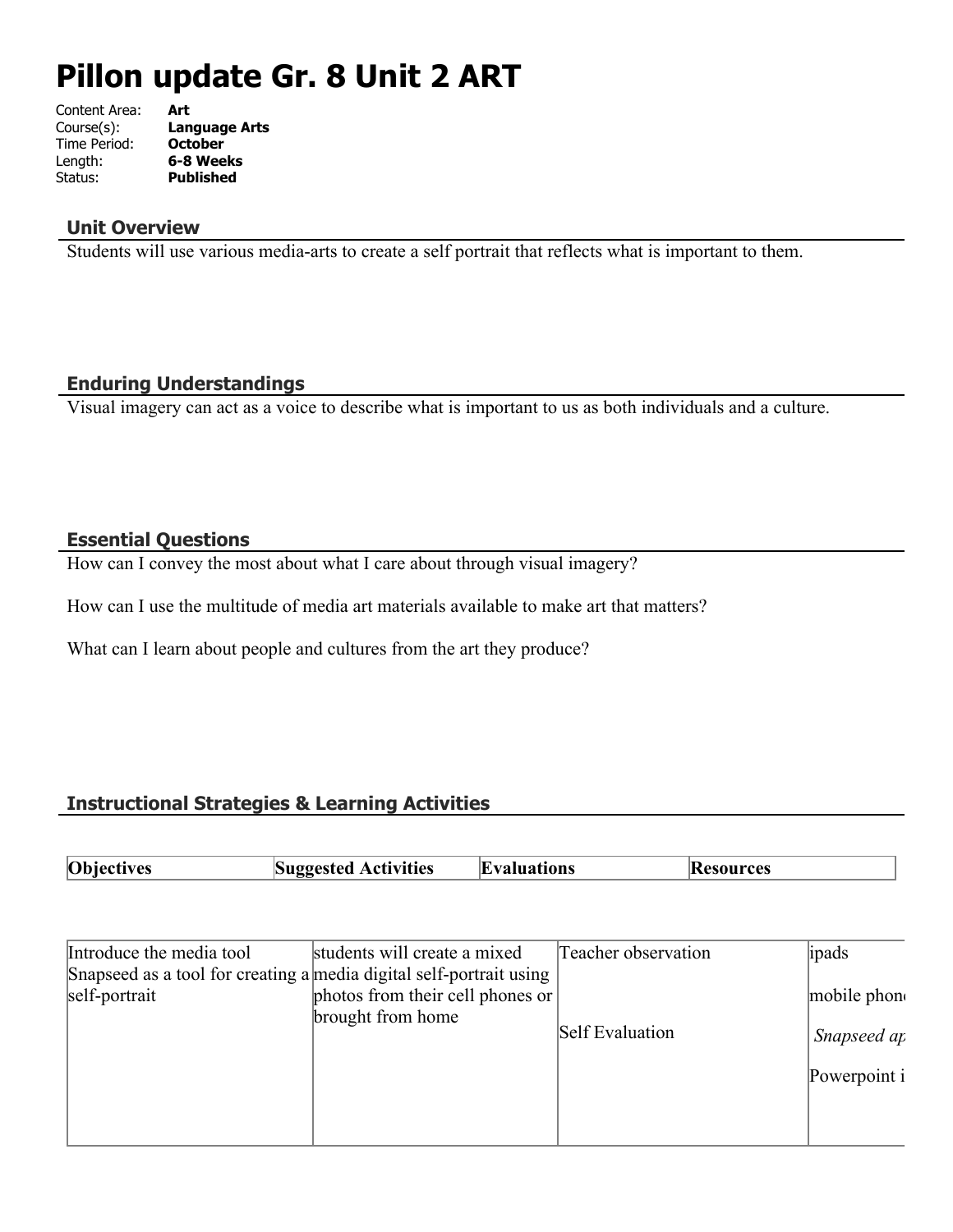#### **Integration of Career Readiness, Life Literacies and Key Skills**

Students will be exposed to careers in brain theory.

| TECH.9.4.8.CI.4      | Explore the role of creativity and innovation in career pathways and industries.                                                                            |
|----------------------|-------------------------------------------------------------------------------------------------------------------------------------------------------------|
|                      | An individual's strengths, lifestyle goals, choices, and interests affect employment and<br>income.                                                         |
|                      | Gathering and evaluating knowledge and information from a variety of sources, including<br>global perspectives, fosters creativity and innovative thinking. |
|                      | Multiple solutions often exist to solve a problem.                                                                                                          |
| WRK.9.2.8.CAP.3      | Explain how career choices, educational choices, skills, economic conditions, and personal<br>behavior affect income.                                       |
| <b>TECH.9.4.8.CI</b> | Creativity and Innovation                                                                                                                                   |
| <b>TECH.9.4.8.CT</b> | Critical Thinking and Problem-solving                                                                                                                       |
| WRK.9.2.8.CAP.2      | Develop a plan that includes information about career areas of interest.                                                                                    |
| <b>WRK.9.2.8.CAP</b> | <b>Career Awareness and Planning</b>                                                                                                                        |
|                      | An essential aspect of problem solving is being able to self-reflect on why possible<br>solutions for solving problems were or were not successful.         |

# **Technology and Design Integration**

Students will interact with the unit using the Smartboard.

| CS.6-8.8.2.8.ED.2 | Identify the steps in the design process that could be used to solve a problem. |
|-------------------|---------------------------------------------------------------------------------|
|                   |                                                                                 |

| <b>Interdisciplinary Connections</b> |                                                                                                                                                                                                                                   |
|--------------------------------------|-----------------------------------------------------------------------------------------------------------------------------------------------------------------------------------------------------------------------------------|
|                                      |                                                                                                                                                                                                                                   |
| LA.L.8.1                             | Demonstrate command of the conventions of standard English grammar and usage when<br>writing or speaking.                                                                                                                         |
| LA.SL.8.1                            | Engage effectively in a range of collaborative discussions (one-on-one, in groups, and<br>teacher-led) with diverse partners on grade 8 topics, texts, and issues, building on others'<br>ideas and expressing their own clearly. |

# **Differentiation**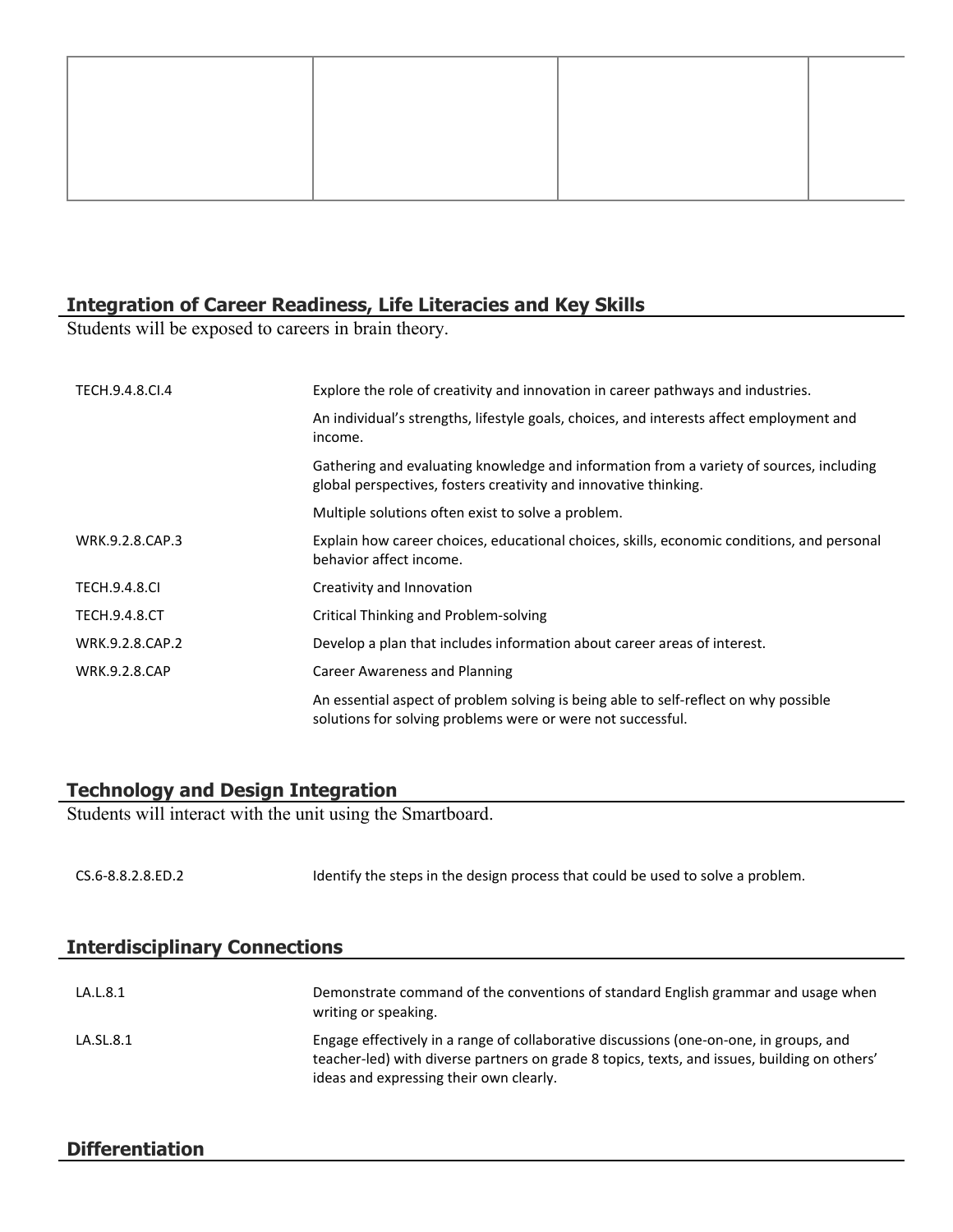- Understand that gifted students, just like all students, come to school to learn and be challenged.
- Pre-assess your students. Find out their areas of strength as well as those areas you may need to address before students move on.
- Consider grouping gifted students together for at least part of the school day.
- Plan for differentiation. Consider pre-assessments, extension activities, and compacting the curriculum.
- Use phrases like "You've shown you don't need more practice" or "You need more practice" instead of words like "qualify" or "eligible" when referring to extension work.
- Encourage high-ability students to take on challenges. Because they're often used to getting good grades, gifted students may be risk averse.

#### **Definitions of Differentiation Components**:

- o Content the specific information that is to be taught in the lesson/unit/course of instruction.
- o Process how the student will acquire the content information.
- o Product how the student will demonstrate understanding of the content.
- o Learning Environment the environment where learning is taking place including physical location and/or student grouping

#### **Differentiation occurring in this unit:**

Students will create works based on interest, skills.

For Gifted:

Encourage students to explore concepts in depth and encourage independent studies or investigations. Use thematic instruction to connect learning across the curriculum. Encourage creative expression and thinking by allowing students to choose how to approach a problem or assignment. Expand students' time for free reading. Invite students to explore different points of view on a topic of study and compare the two. Provide learning centers where students are in charge of their learning. Brainstorm with gifted children on what types of projects they would like to explore to extend what they're learning in the classroom. Determine where students' interests lie and capitalize on their inquisitiveness. Refrain from having them complete more work in the same manner. Employ differentiated curriculum to keep interest high. Avoid drill and practice activities. Ask students' higher level questions that require students to look into causes, experiences, and facts to draw a conclusion or make connections to other areas of learning. If possible, compact curriculum to allow gifted students to move more quickly through the material. Encourage students to make transformations- use a common task or item in a different way. From

http://www.bsu.edu/web/lshasky/Forms/Interventions/Gifted.pdf

# **Modifications & Accommodations**

IEP midifications will be followed

Students needing additional instruction and support will be monitored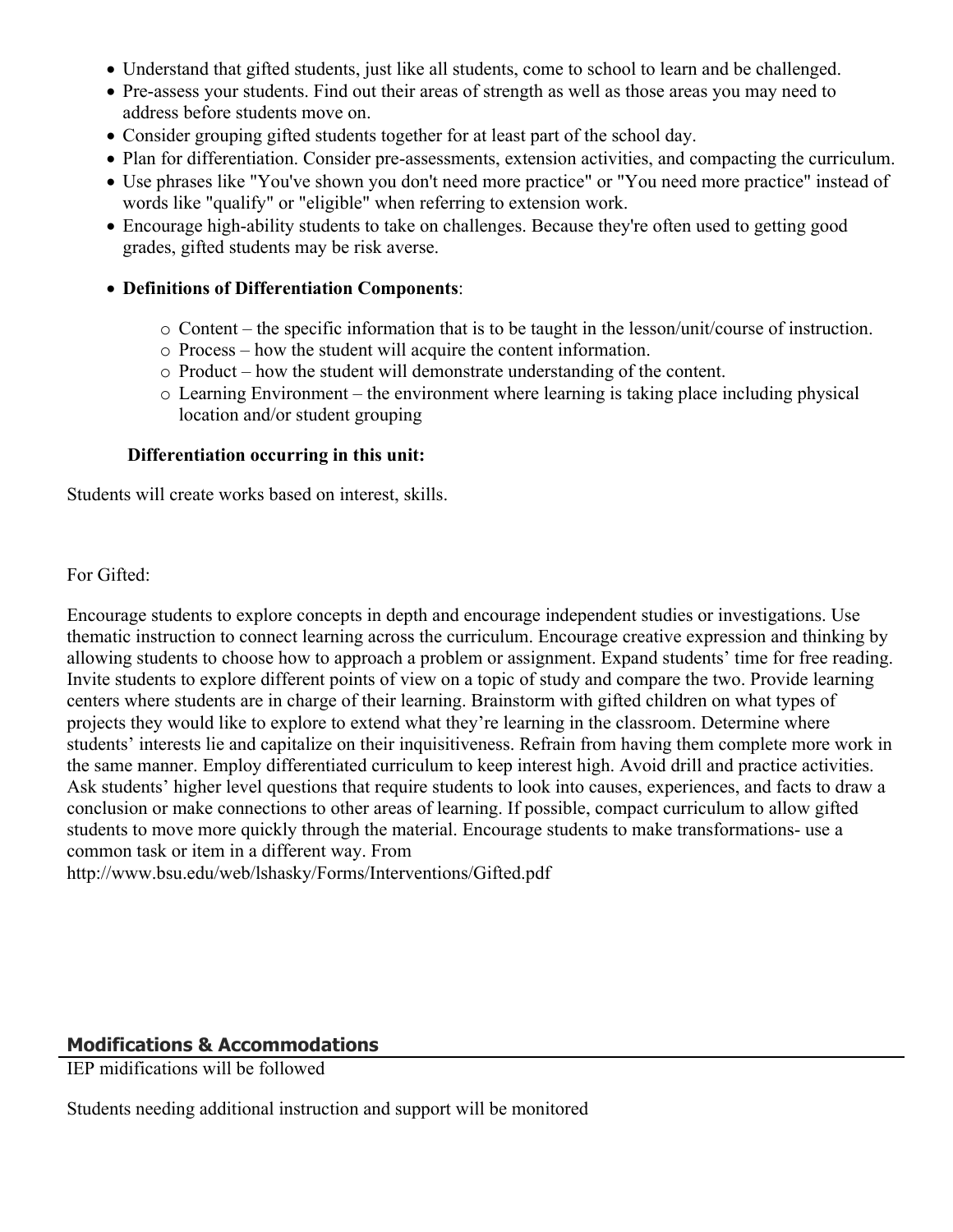Refer to QSAC EXCEL SMALL SPED ACCOMMOCATIONS spreadsheet in this discipline.

## **Modifications and Accommodations used in this unit:**

## **Benchmark Assessments**

**Benchmark Assessments** are given periodically (e.g., at the end of every quarter or as frequently as once per month) throughout a school year to establish baseline achievement data and measure progress toward a standard or set of academic standards and goals.

#### **Schoolwide Benchmark assessments:**

Aimsweb benchmarks 3X a year

Linkit Benchmarks 3X a year

DRA

#### **Additional Benchmarks used in this unit:**

Teacher record of growth when using the drawing technique.

# **Formative Assessments**

Assessment allows both instructor and student to monitor progress towards achieving learning objectives, and can be approached in a variety of ways. **Formative assessment** refers to tools that identify misconceptions, struggles, and learning gaps along the way and assess how to close those gaps. It includes effective tools for helping to shape learning, and can even bolster students' abilities to take ownership of their learning when they understand that the goal is to improve learning, not apply final marks (Trumbull and Lash, 2013). It can include students assessing themselves, peers, or even the instructor, through writing, quizzes, conversation, and more. In short, formative assessment occurs throughout a class or course, and seeks to improve student achievement of learning objectives through approaches that can support specific student needs (Theal and Franklin, 2010, p. 151).

#### **Formative Assessments used in this unit:**

Self evaluation

Teacher observation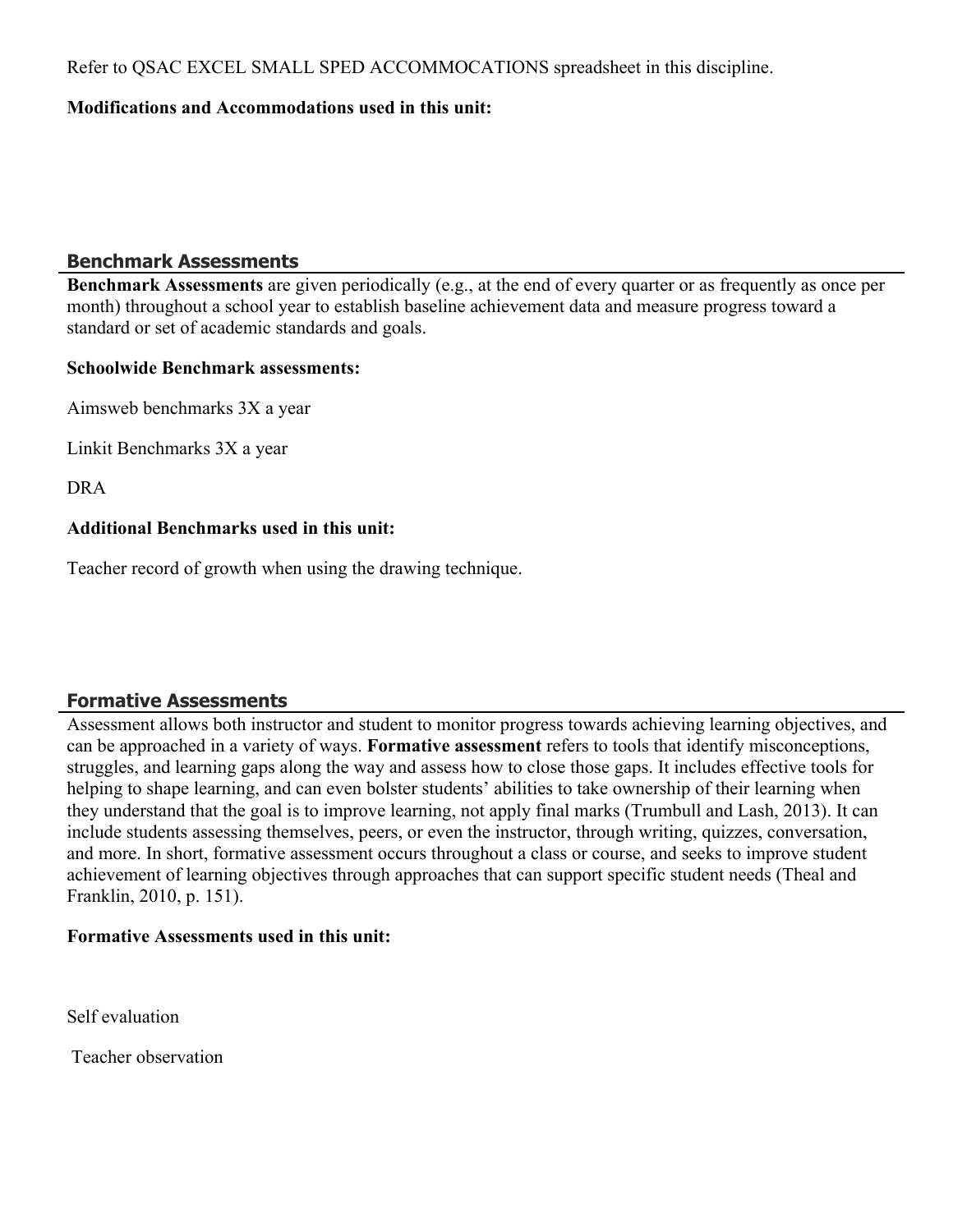**summative assessments** evaluate student learning, knowledge, proficiency, or success at the conclusion of an instructional period, like a unit, course, or program. Summative assessments are almost always formally graded and often heavily weighted (though they do not need to be). Summative assessment can be used to great effect in conjunction and alignment with formative assessment, and instructors can consider a variety of ways to combine these approaches.

# **Summative assessments for this unit:**

Teacher observation

Self Evaluation

-students will write notes to themselves next to exercises about successes and improvement needed

# **Instructional Materials**

Snapseed app

Powerpoint in Smart

mobile phones/Ipads

# **Standards**

| VPA.1.1.5       | All students will demonstrate an understanding of the elements and principles that govern<br>the creation of works of art in dance, music, theatre, and visual art.                                                                                                                                                                                                 |
|-----------------|---------------------------------------------------------------------------------------------------------------------------------------------------------------------------------------------------------------------------------------------------------------------------------------------------------------------------------------------------------------------|
| VPA.1.1.8       | All students will demonstrate an understanding of the elements and principles that govern<br>the creation of works of art in dance, music, theatre, and visual art.                                                                                                                                                                                                 |
| VPA.1.3.8.D.CS1 | The creation of art is driven by the principles of balance, harmony, unity, emphasis,<br>proportion, and rhythm/movement.                                                                                                                                                                                                                                           |
| VPA.1.3.8.D.1   | Incorporate various art elements and the principles of balance, harmony, unity, emphasis,<br>proportion, and rhythm/movement in the creation of two- and three- dimensional<br>artworks, using a broad array of art media and art mediums to enhance the expression of<br>creative ideas (e.g., perspective, implied space, illusionary depth, value, and pattern). |
| VPA.1.3.8.D.6   | Synthesize the physical properties, processes, and techniques for visual communication in<br>multiple art media (including digital media), and apply this knowledge to the creation of<br>original artworks.                                                                                                                                                        |
| VPA.1.3.8.D.CS5 | Each of the many genres of art is associated with discipline-specific arts terminology and a<br>stylistic approach to art-making.                                                                                                                                                                                                                                   |